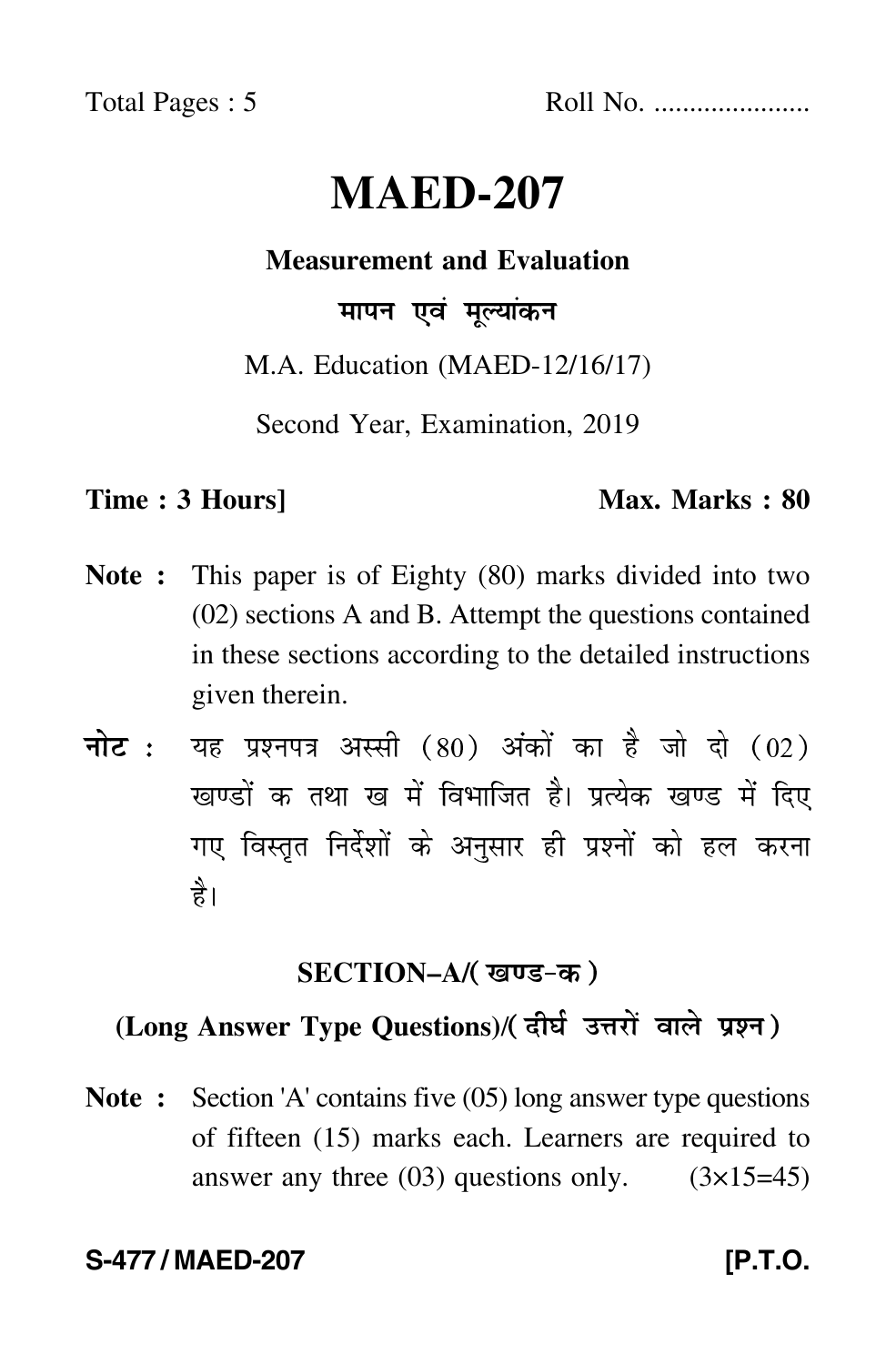- <mark>नोट</mark> : खण्ड 'क' में पाँच (05) दीर्घ उत्तरों वाले प्रश्न दिये गये हैं, प्रत्येक प्रश्न के लिए पन्द्रह (15) अंक निर्धारित हैं। शिक्षार्थियों को इनमें से केवल तीन (03) प्रश्नों के उत्तर देने हैं।
- **1.** What do you understand by the measures of variability ? Explain the various measures of variability giving their merits and demerits.

विचरणशीलता के मापकों से आप क्या समझते हैं? विचरणशीलता/विचलनशीलता मापकों के विभिन्न प्रकारों को समझाते हए प्रत्येक के गण-दोष लिखिए।

- **2.** Describe in detail the meaning, procedure and uses of Psychological testing. मनोवैज्ञानिक परीक्षण का अर्थ, प्रक्रिया तथा उपयोग का विस्तार से वर्णन क<mark>ी</mark>जिए।
- **3.** Explaining the concept of Reliability and Validity, write the relationship between reliability and Validity of a test. विश्वसनीयता तथा वैधता के प्रत्यय को समझाते हुए इनके मध्य सम्बन्ध के बारे में लिखिए।
- **4.** Define and explain the term correlation. Enumerate the assumptions, advantages and limitations of Pearson's product moment correlation.

सहसम्बन्ध को परिभाषित करते हुए समझाइए। पियरसन के प्रोडक्ट

### **S-477 / MAED-207 [ 2 ]**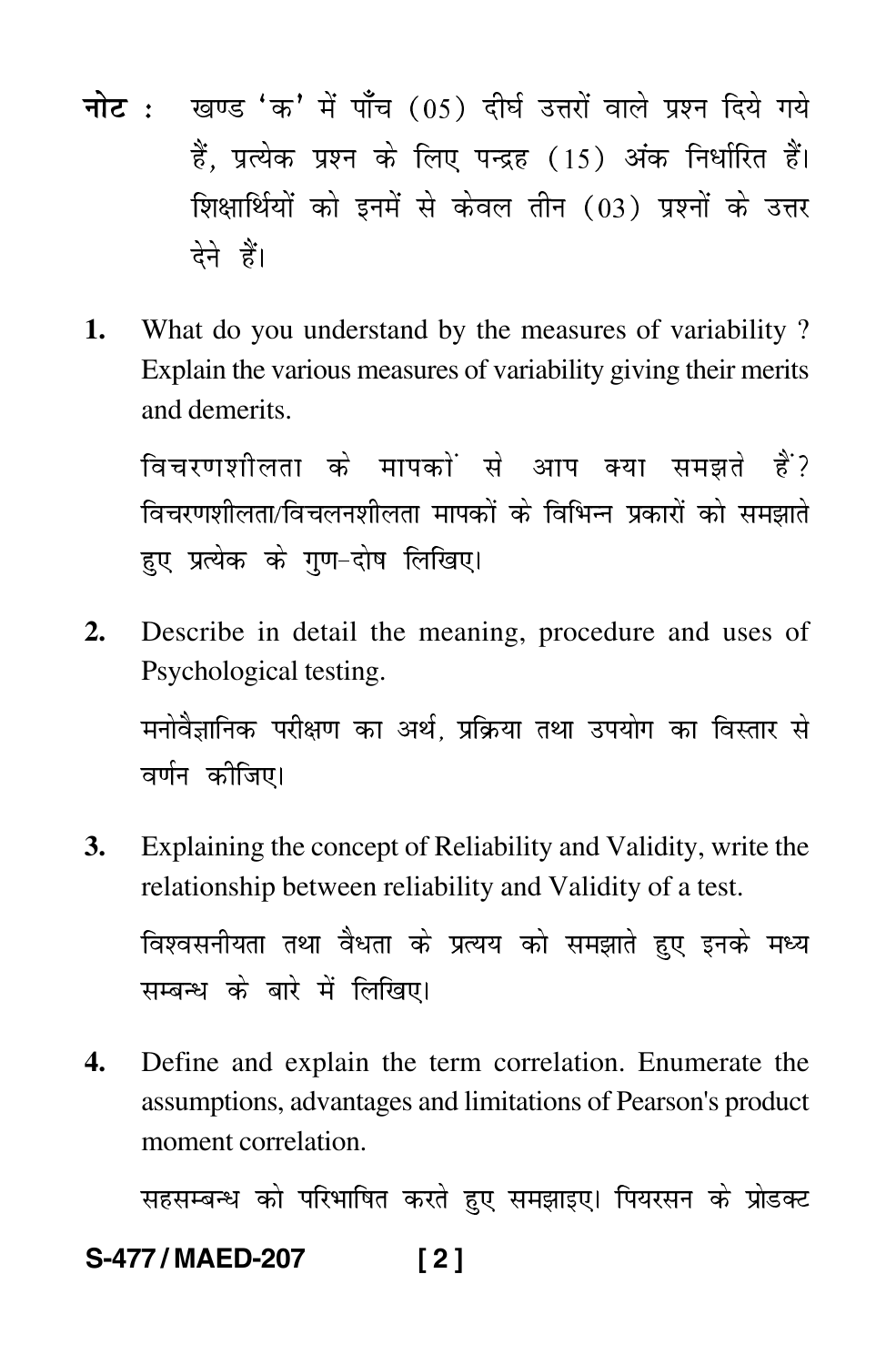मोमेन्ट सहसम्बन्ध की मान्यताओं, लाभों तथा सीमाओं का उल्लेख कीजिए।

**5.** Calculate standard deviation and quartile deviation for the following data.

निम्नलिखित आँकड़ों के लिए मानक विचलन तथा चतुर्थांश विचलन ज्ञात कीजिए।

| S.No.          | C.I       |                |
|----------------|-----------|----------------|
| 1              | 40-42     | 5              |
| $\overline{2}$ | 37-39     | 8              |
| 3              | 34-36     | 9              |
| 4              | $31 - 33$ | 10             |
| 5              | 28-30     | 7              |
| 6              | $25 - 27$ | 5              |
| 7              | $22 - 24$ | 4              |
| 8              | 19-21     | $\overline{2}$ |

#### SECTION–B/(खण्ड-ख)

### (Short Answer Type Questions)/(लघु उत्तरों वाले प्रश्न)

**Note :** Section 'B' contains eight (08) short answer type questions of seven (07) marks each. Learners are required to answer any five (05) questions only.

 $(5 \times 7 = 35)$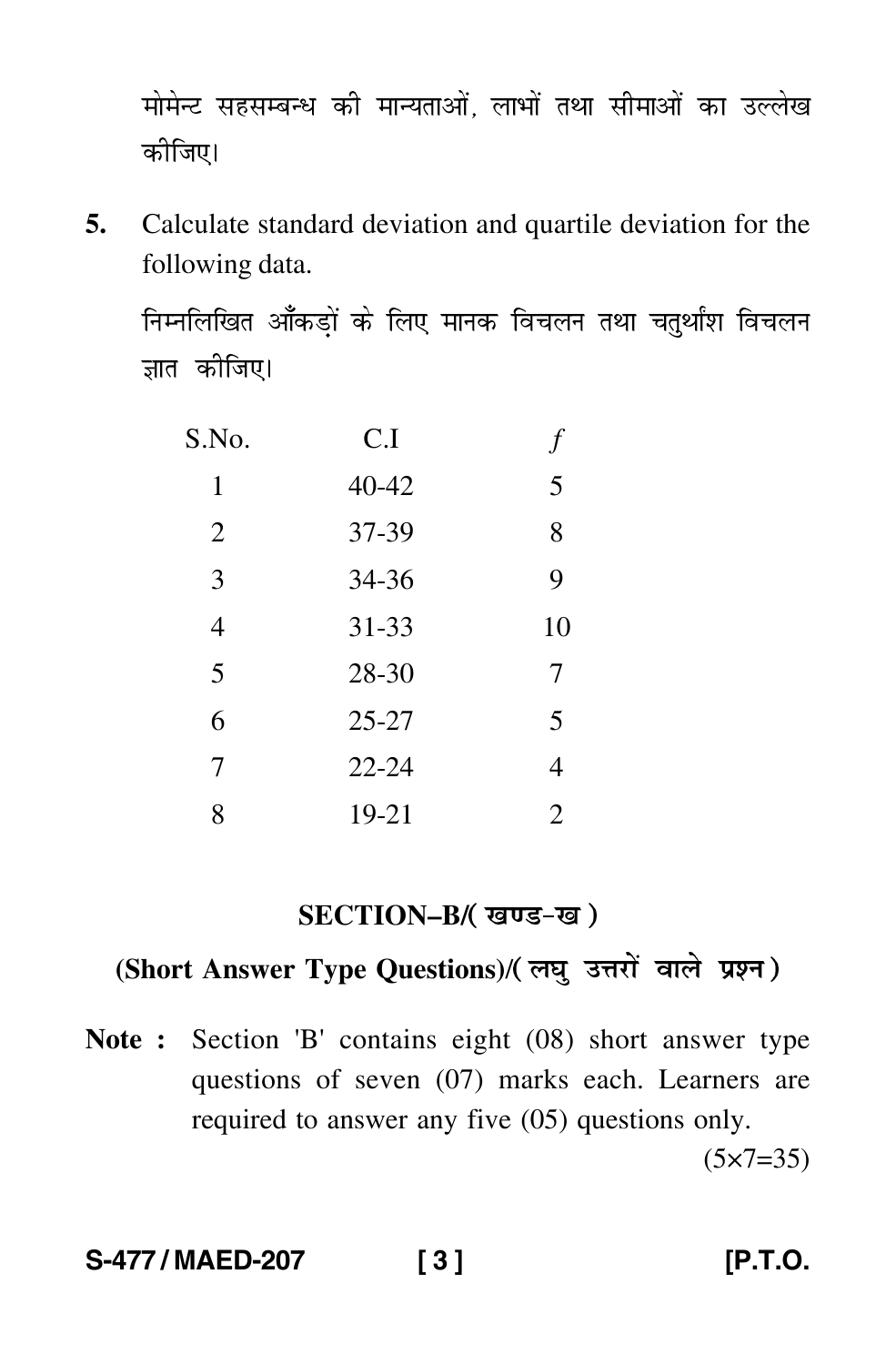- नोट : खण्ड 'ख' में आठ (08) लघु उत्तरों वाले प्रश्न दिये गये हैं, प्रत्येक प्रश्न के लिए सात (07) अंक निर्धारित हैं। शिक्षार्थियों को इनमें से केवल पाँच (05) प्रश्नों के उत्तर देने हैं।
- $1<sub>1</sub>$ Discuss the various factors affecting the validity of a test. किसी परीक्षण की वैधता को प्रभावित करने वाले विभिन्न कारकों की चर्चा कीजिए।
- $2.$ Write the characteristics of normal probability curve. Give the reasons of divergence from normality.

सामान्य सम्भावना वक्र की विशेषताएँ लिखिए। सामान्यता से विचलन के कारण दीजिए।

3. How is achievement measured? Write their importance and characteristics.

उपलब्धि का मापन कैसे किया जाता है? उपलब्धि परीक्षणों का महत्त्व और विशेषताएँ लिखिए।

Explain the individual non-verbal or performance tests of 4. intelligence measurement. Give examples.

बुद्धि मापन के व्यक्तिगत अशाब्दिक अथवा क्रियात्मक परीक्षणों को समझाइए। उदाहरण दीजिए।

#### S-477 / MAED-207  $[4]$